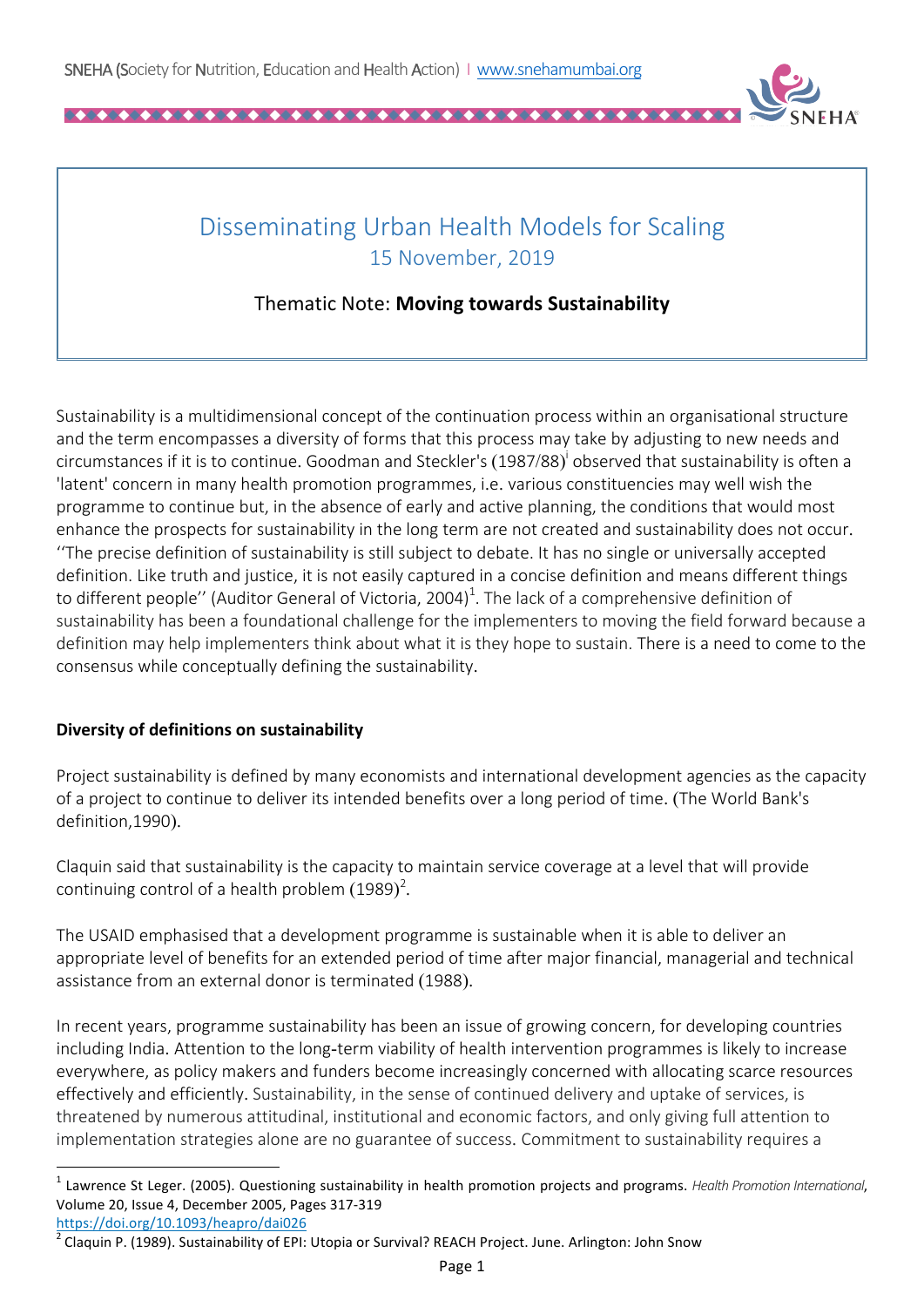systematic and systemic consideration of human, social and organisational processes. It encompasses all those processes that involve the interaction between different strategic, organisational, programmatic, social and financial elements while implementing a health care intervention.<sup>"</sup> We can derive evidences of sustainability from the aspects of project design and characteristics, factors within organisational settings, and factors in the broader community environment.

#### **SNEHA**'s conceptual approaches towards sustainability planning

SNEHA aims to build validated, efficacious, suitable and cost-effective interventions which can be institutionalised in the system. Even though an empirical knowledge base about the determinants of sustainability is still at an early stage, we have developed some good understanding on sustainability based on 19 years of experience of working with communities and health systems.

#### Sustainability as a 'Community capacity building' perspective:

This is the model of community-level change which focuses on the processes of building the problemsolving abilities of individuals and the larger community for the betterment of their health. The intervention involves formation of informal, voluntary women's groups with the purpose of empowering them to address community health needs and promote healthy practices for health improvement. The aim is to build ownership among community for the health of every woman and child (and families) through responsibility, participatory and decentralized community health plans. This approach shifts the locus of health promotion from individual to the community base using behaviour change communication approach for long term sustainability. Most of these voluntary women's groups are formally converted as *Mahiha Aarogya Samiti* as a part of the National Health Mission to give institutional recognition and credibility to their role and would further empower the women to take actions for the benefit of their community. This kind of institutional support would facilitate more effective resolution of the issues facing the community.

#### Sustainability as an 'institutionalisation' perspective:

SNEHA's Maternal and Newborn Health programme partnered with the Municipal Corporation of Mumbai and its six adjacent cities to implement a provider participatory model to strengthen referral systems for maternal and newborn health. This approach was based on the theories of Organizational Change and **Innovation** (Yin, 1979; Rogers, 1983; Goodman and Steckler, 1989) which offers a conceptual approach for how new programmes/interventions/elements become incorporated into organisations and institutions. This approach views programme sustainability as the final stage of program implementation in a process that occurs over time.

This **provider participatory referral model** is an innovation that did not formally exist in the public health system. Though SNEHA played the role of facilitating the entire process as an external agency, the aim was to sustain this model in the public health system. Sustainability components were in built in the referral model right from the conception and initiation of this model because of its participatory approach. **Provider participation** component of the model provided a sense of ownership to the health care providers because they were the decision makers at each step and this model was built by them. Providers of all cadres participated in discussions related to referral issues and came up with possible solutions and alternate strategies. Participation enhanced 'ownership', in turn; 'ownership' led to increased 'capacity' or 'competence' and which helped promoting process of referral sustainability in the system over a period of time.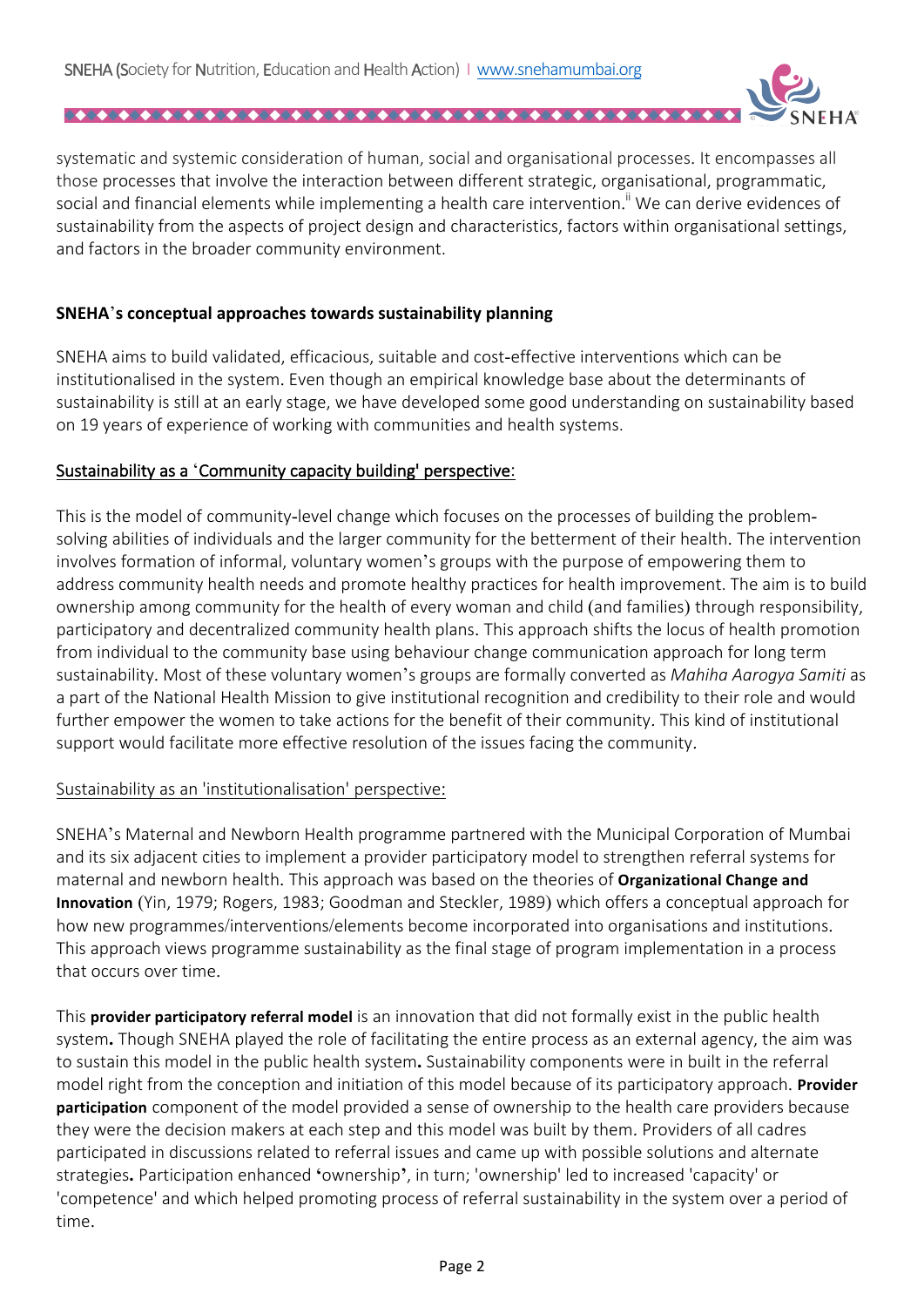

The **organisational change perspective** suggests that the process of taking over the responsibilities occurs in such a way that both the innovation implemented by an external agency and the public health system adjust to each other. The innovation eventually loses its separate identity and becomes part of the organization's regular activities, a process that has been referred to as 'routinizing' or 'routinization'. SNEHA witnessed that how the referral documentation processes became a part of routine of the health care providers in the public health system and how the higher authorities started allocating separate budget for the printing of referral slips. This helped in facilitating the institutionalisation of the referral model in the public health system**.**

## **Dialogues, questions & reflections on sustainability**

SNEHA's upcoming dissemination meet - **Disseminating Urban Health Models for Scaling** will have a session on showcasing the theme of "Moving towards sustainability...SNEHA's efforts for building sustainable urban health *models*<sup>"</sup>. The objective would be to have a dialogue on the elements needed to and factors responsible for making the interventions institutionalised in the wider system.

We can dialogue whether, and to what extent, the core elements of programme interventions after the completion of implementation can be maintained and the extent to which desired health benefits can be maintained and improved upon over time after initial funding or supports have been withdrawn. We can also explore the extent, nature, and impact of modifications to the core and adaptable elements of the program or innovation and continued capacity to function at the required level to maintain the desired benefits.

We can take into considerations the nine core domains identified by Schell & Luke that affect a programme's capacity for sustainability: Political Support, Funding Stability, Partnerships, Organisational Capacity, Programme Evaluation, Programme Adaptation, Communications, Public Health Impacts, and Strategic Planning.<sup>iii</sup> This framework can help establish a shared understanding of sustainability for practitioners, researchers and funders working in the range of public health areas.

#### **Some points for reflections:**

- A. Working on definitional challenges and improving clarity in sustainability terminology and concepts: maintenance, continuation, institutionalization, routinization, and durability are some of the commonly used alternate terms for it.
- B. Is sustainability a process or an outcome?
- C. Sustainability Indicators: Measuring sustainability on three aspects: On Improved health of beneficiaries, continued programme activities, and maintained community and health system capacity attributes.
- D. Is Sustainability Possible? Is there such a thing as a sustainability 'pass mark' or a 'minimum threshold'? Who decides this and what values shape the decision? If at least one aspect of the Program has been sustained, is this enough to say sustainability has occurred?
- E. The potential influences on sustainability from three major groups of factors: (1) project design and implementation factors,  $(2)$  factors within and outside the organizational setting, and  $(3)$  factors in the